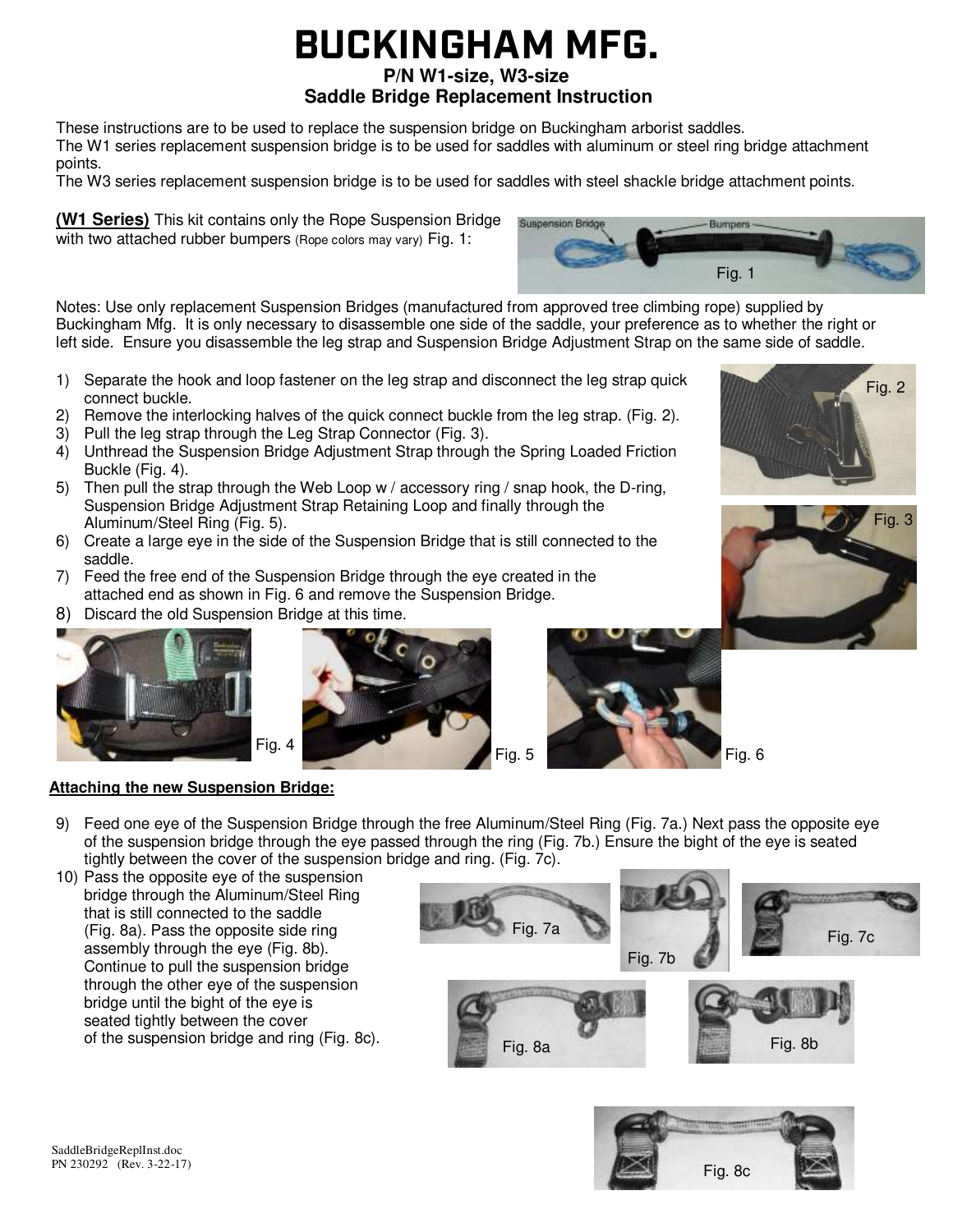- 11) Feed the free end of the Suspension Bridge Adjustment Strap through the Aluminum/Steel Ring, Suspension Bridge Adjustment Strap Retaining Loop, the D-ring, Web Loops with accessory rings.
- 12) Thread the free end of the strap through the Spring Loaded Friction Buckle as shown in Fig. 9.
- 13) Thread the leg strap through the Leg Strap Connector. Ensure the hook fastener is on the correct side of the leg strap so that once the buckle is threaded, the hook on the leg strap is facing the loop on the leg pad.
- 14) Thread the leg strap through the single slot half of the Quick Connect Buckle Frame (Fig. 10a & 10b) then through the top slot of the double slot Quick Connect Frame Adjuster Bar. Next make a loop and pass the web back through the bottom slot of the Quick Connect Frame Adjuster Bar. Finally, insert web back through the Quick Connect Buckle Frame as shown in Fig. 10b.
- 15) Adjust the buckle as needed and fasten the Quick Connect Buckle. Adhere the excess leg strap to the loop fastener on the leg strap stitched to the leg pad.

**(W3 Series)** This kit contains the following items shown in Fig. 1:

- Rope Suspension Bridge with two attached Bumpers (Rope colors may vary)
- Clevis Shackle (2)
- O-Ring Washer (2)
- Anti-Wear Bushing (2)
- Clevis Shackle Bolt (2)
- LOCTITE™ (Red 262 or 271)

Note: Suspension Bridge replacement requires the use of a 7/32" Allen wrench or similar to remove and install the Clevis Shackle Bolts.

# **REPLACING THE SUSPENSION BRIDGE (W3 Series)**

#### **Removing the Suspension Bridge:**

Notes: Use only replacement Suspension Bridges (manufactured from approved tree climbing rope) supplied by Buckingham Mfg. Remove and replace one side of the Suspension Bridge at a time.

Fig. 10a

ErgoLite Saddle shown with Suspension Bridge

- A Suspension Bridge
- B Leg Strap Attachment Strap.
- C Suspension Bridge Adjustment Strap
- D –Clevis Shackle

SaddleBridgeReplInst.doc PN 230292 (Rev. 3-22-17) Fig. 2

- 1) Use a 7/32" Allen wrench to loosen and remove the Clevis Shackle Bolt and Washer from the Clevis Shackle.
- 2) Discard the Clevis Shackle Bolt and Washer.
- 3) Remove the Suspension Bridge from the Clevis Shackle.
- 4) Remove the Clevis Shackle from the Suspension Bridge Adjustment Strap and Leg Strap Attachment Strap and discard (see Fig. 2 & 3).

# **Attaching the new Suspension Bridge:**

Notes: The Clevis Shackle Bolts are originally supplied with a thread locking sealant.

Used equipment is to be discarded and replaced with new. The Clevis Shackle Bolt **MUST BE** equipped with the Anti Wear Bushing to prevent premature wear on the Suspension Bridge (See Fig. 5).





Fig. 4







Fig. 10b

Roller